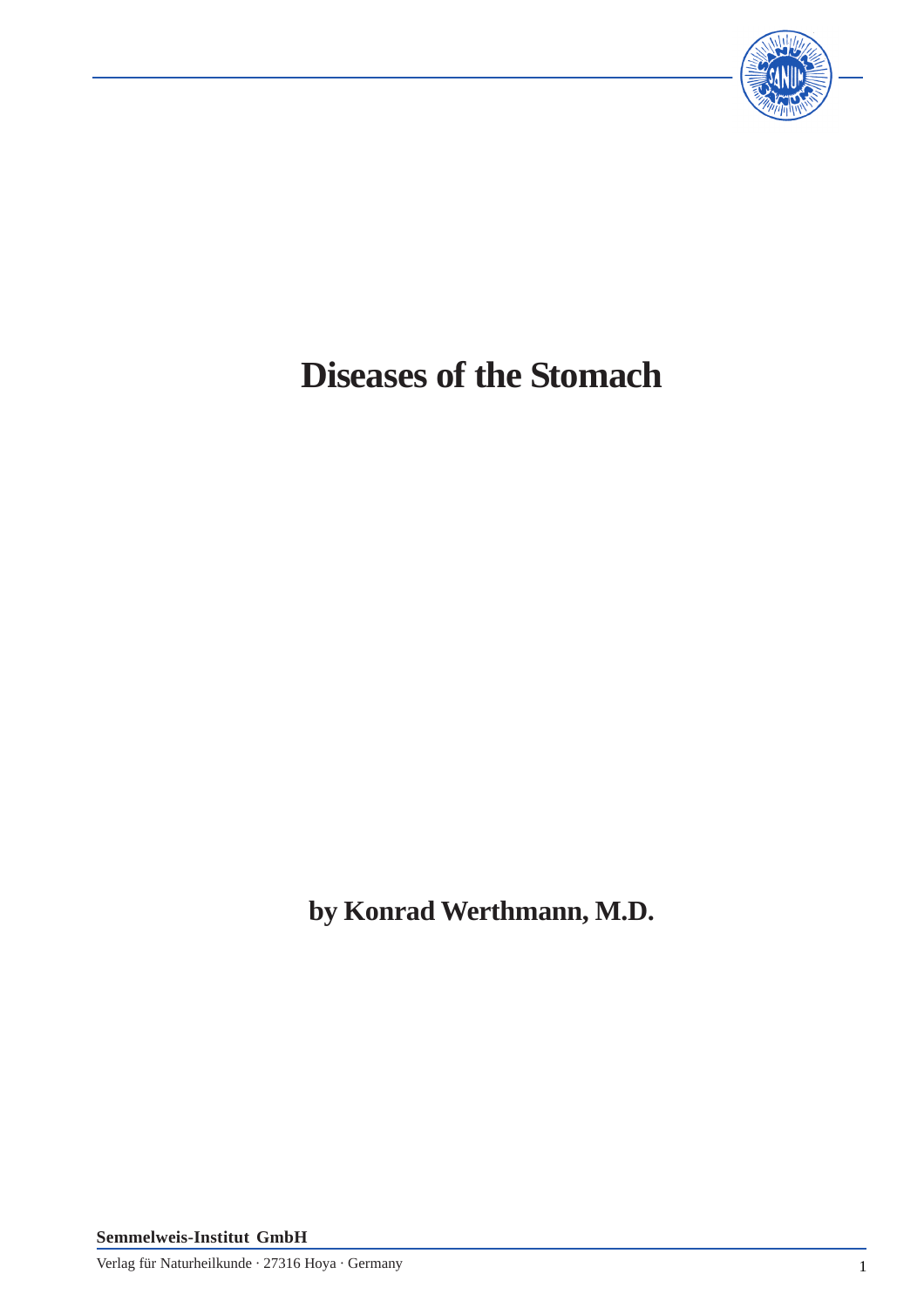

#### **Introduction**

The stomach is a part of the digestive tract. Its function consists in thoroughly mixing, preparing, separating and finally storing the food until it is gradually discharged into the small intestine. The œsophagus precedes the stomach and opens into it via the cardia, just below the diaphragm. The exit from the stomach is formed by the pylorus, a muscular sphincter.

The stomach is served by the autonomic nervous system, and often we unconsciously offload emotional problems on to it. This is reflected in various figures of speech, such as "That makes me sick!", "I can't stomach his behaviour", "The way to a man's heart is through his stomach". Of course such , lightning conductors" make sense on a physical level, but as an organ the stomach may suffer damage as a result. Sometimes, it reacts with an inflammation, which often goes so deep that it results in an ulcer.



*Fig. 2: Various forms of hiatus hernia*

#### **Illnesses of the Stomach**

#### **1. Hiatus hernia**

Hiatus hernia is a displacement of parts of the stomach via the cardiac opening of the diaphragm into the thoracic cavity. Because of the strangulated conditions above the diaphragm, complaints occur. In old age, senile muscular atrophy may result in a slackening of tension in the tissues. This can favour the development of an œsophagogastric sliding hernia.

Moreover, in advanced old age a greater or lesser hiatus hernia can almost be regarded as physiological.



#### **Semmelweis-Institut GmbH**

Verlag für Naturheilkunde · 27316 Hoya · Germany 2

Typical symptoms of a hiatus hernia are:

general complaints:

discomfort; sensation of pressure; pain in the left upper abdomen, extending like a belt to the back and sometimes retrosternally as far as the throat or into the præcordial area;

complaints depending on position:

These occur primarily when in a horizontal position, especially when the patient lies down after a large meal, or they occur in the early hours of the morning. The patient feels better on getting up or from eructation. There is an aggravation on stooping, or if intra-abdominal pressure is increased on pressure or at stool.

Complications: While complaints remain the same, progress is usually unremarkable. This, however, can change if hæmorrhage or incarceration occurs.

Diagnosis: by means of endoscopy and radiological investigation.

#### **2. Reflux œsophagitis**

Reflux from the stomach is the result of insufficiency of the cardia, which *Fig.1: The parts of the stomach* initially may only find expression in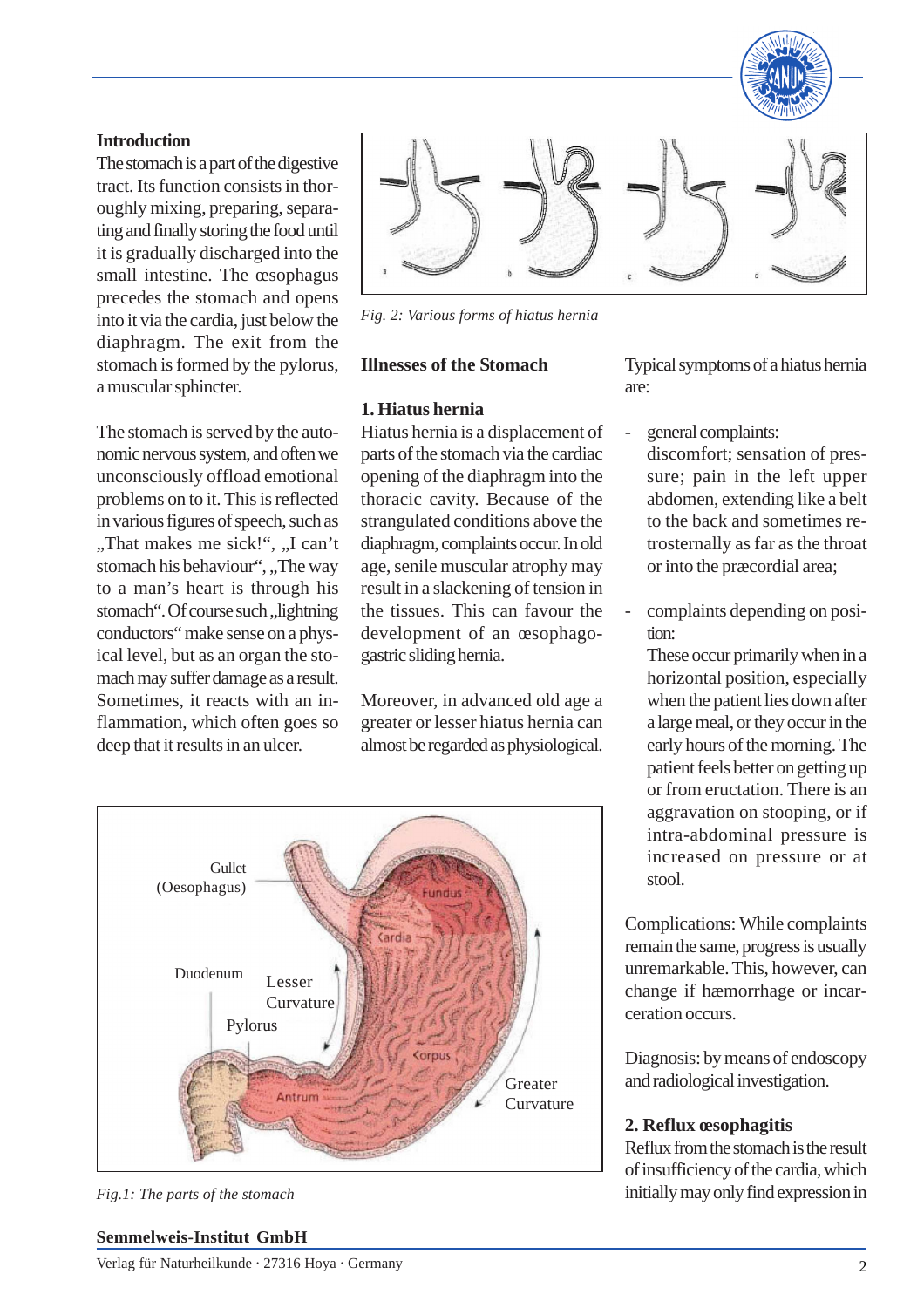

"stomach-ache". Those affected are often ameliorated by eructation. Later on there may also be vomiting of food and reflux of stomach contents with gastric acid into the gullet.

The nature of the problem is usually established by endoscopy, which reveals ulceration at the œsophagogastric mucosal border.

Symptoms:

- rising, heartburn"
- retrosternal pain and choking sensation
- pains extend to the back and interscapular area

Concurrent measures:

- Take several small meals a day; weight reduction; avoid flatulent foods
- Avoid siestas on a full stomach; eat the final meal of the day 4 hours before going to bed, at the latest.
- Take a lot of alkaline salts and, exceptionally, eat a lot of meat, so as to bind the gastric acid.
- Avoid heavy lifting
- No social drugs (nicotine, alcohol, coffee) as these stimulate inflammatory conditions (-itis); avoid tight clothing; elevate the head of the bed.

Surgery is not always successful; what is IMPORTANT is to explain the (harmless) process, so as to calm the patient and avoid worries about cancer.

## SANUM treatment:

1) ALKALA N powder, ½ measuring spoon twice a day, dissolved in warm water, on an empty stomach. Additionally:

SANUVIS drops, 20 drops 3 times a day and CITROKEHL, 5 drops twice a day; all for the duration of the treatment.

- 2) NOTAKEHL 5X drops, 5-10 drops twice a day. After 10 days, switch to
- 3) SANKOMBI 5X drops, 5-10 drops twice a day (or MUCO-KEHL 5X drops, 5-10 drops in the morning and NIGERSAN 5X drops, 5-10 drops in the evening), following the pattern:  $5-2-5-2-5$  (5 days = Mon. - Fri. SANKOMBI or MUCO-KEHL/NIGERSAN and 2  $DAYS = Sat./Sun. NOTA-$ KEHL). Keep to this medication for 3-4 weeks.
- 4) At the same time as the dosage of SANKOMBI 5X drops, LATENSIN 6X, 5 drops 2-3 times a week orally, or 1 ampoule once a week of LATEN-SIN 6X, deep i.m.

## **3.Inflammation of the Gastric Mucosa = Gastritis**

Gastritis can manifest as either an acute or a chronic inflammation of the gastric mucosa.

#### Symptoms:

Pressure in the stomach, lack of appetite, nausea and vomiting; in erosive gastritis with severe lesions of the mucosa, vomiting of blood and melæna stools may also occur.

Diagnosis: Gastroscopy.

Additional measures:

Chamomile tea, possibly in patientrolling technique (beginning lying on left side, via abdominal position to right side, finishing on back).

## SANUM treatment:

1) ALKALA N powder, ½ measuring spoon twice a day, dissolved in warm water, on an empty stomach.

CITROKEHL, 5 drops twice a day

LEPTOSPERMUSAN drops, 5 drops 3 times a day; all for the duration of the treatment.

- 2) FORTAKEHL 5X drops, 5-10 drops twice a day for 10-14 days, then switch to
- 3) MUCOKEHL 5X drops, 10 drops in the mornings and NIGERSAN 5X drops, 10 drops in the evenings, always following the pattern: 5-2-5-2-  $5$  (5 days = Mon. - Fri. = MUCOKEHL/NIGERSAN or SANKOMBI, and 2 days  $=$ Sat./Sun. FORTAKEHL). Keep to this pattern for 3-4 weeks.
- 4) At the same time as MUCOKEHL/NIGERSAN we give LATENSIN 6X, as suppositories or capsules, 1 once a week.

## **4. Ulcus ventriculi**

Stomach ulcers normally occur on the lesser curvature. In ulcer patients the blood test results are usually normal. However, in the fasting periods between meals, their parietal cells produce increased quantities of Hydrochloric acid, although the effects of this on other organs and on the metabolism are remarkably small (no variations in body temperature, perspiration, tendency to hypoglycæmia, low blood pressure).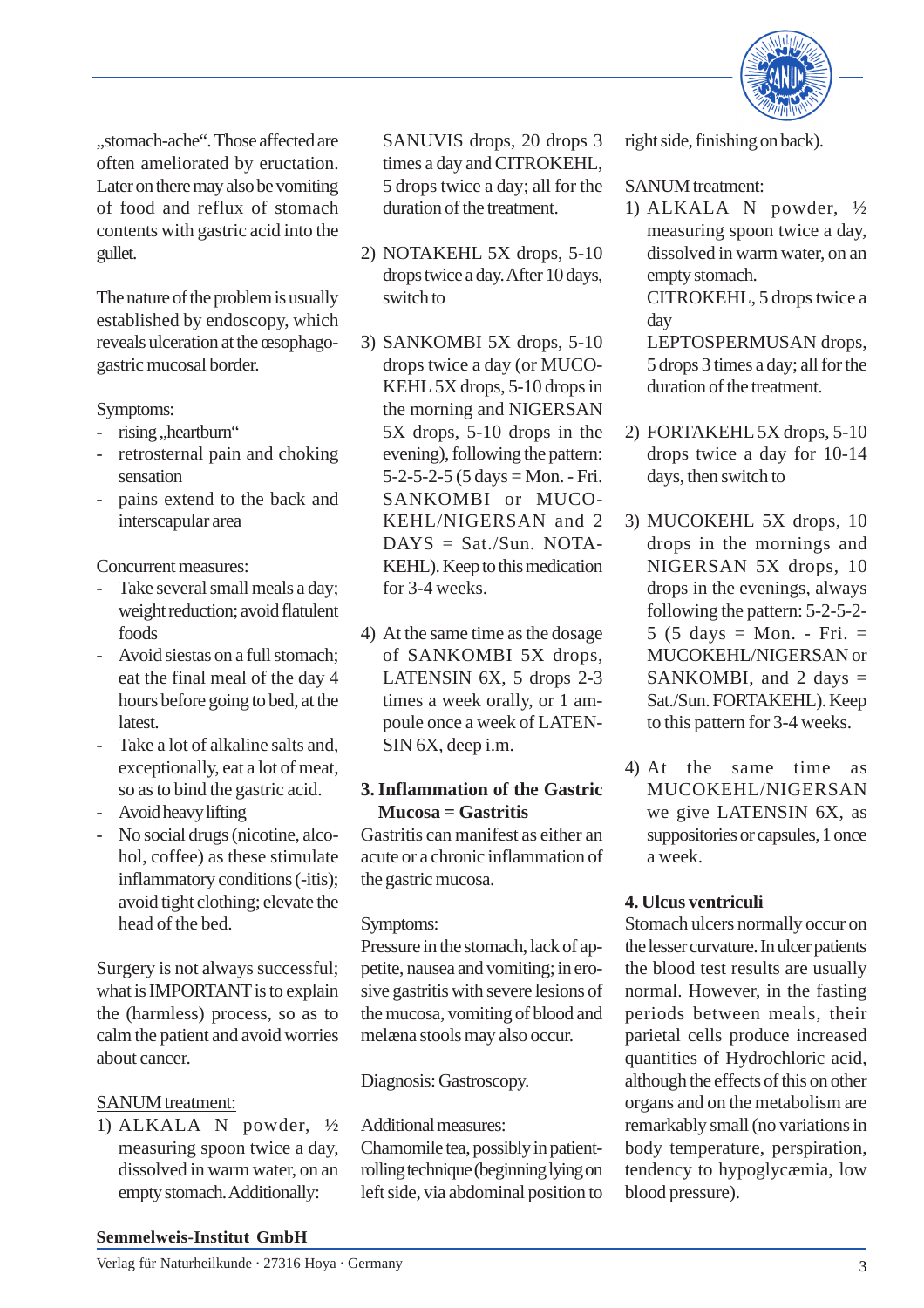

Symptoms:

A third of the people with a stomach ulcer remain free of pain or of the typical complaints that often supervene rhythmically. In many patients, there is a sensitivity to pressure and pain from impact in the upper abdomen, which is all the more sharply localised, the nearer the palpating finger gets to the area of the ulcer. Basically, the results of palpation are unreliable, since a lack of pain on pressure does not exclude the presence of an ulcer, especially in the stomach. It is recommended to carry out the examination in a warm bath, as this permits the patient to relax the abdominal wall. A straightforward ulcer does not have the symptoms of peritoneal irritation (such as guarding, rebound tenderness).

#### Diagnosis:

Ultrasound and gastroscopy should always be arranged. A deposit of contrast medium in the crater of the ulcer is the only sure radiological sign.

#### SANUM treatment:

- 1) ALKALA N powder, ½ measuring spoon twice a day, dissolved in warm water, 2 tsp. of SANUVIS drops and CITROKEHL drops, 5 drops twice a day, to be dissolved in warm water and sipped, LEPTOSPERMUSAN drops, 5 drops 3 times a day; all for the duration of the treatment period.
- 2) FORTAKEHL 5X drops, 5-10 drops twice a day, over 10-14 days, then switch to
- 3) MUCOKEHL 5X drops, 10 drops in the mornings and NIGERSAN 5X drops, 10 drops in the evenings, always following the pattern: 5-2-5-2-  $5$  (5 days = Mon. - Fri. = MUCOKEHL/NIGERSAN, and  $2 \text{ days} = \text{Sat.}/\text{Sun. FOR}$ TAKEHL). Keep to this pattern for 3-4 weeks.
- 4) LATENSIN 6X Suppos./Caps., 1 once a week.

RECARCIN 6X caps. are just as suited to immuno-modulation and very comforting to the gastric mucosa.

#### **5. Helicobacter pylori = Helicobacter gastricus Enderlein**

Prof. Dr. Enderlein discovered this microbe in 1920, his successors "forgot" the Professor.

2.5 µm in size, the germ known as Helicobacter pylori, formerly known as Campylobacter pylori, lives between the superficial epithelia in the gastric mucosa. It produces ammonia from urea, with the assistance of the enzyme Urease.

The route of infection is not clear; noteworthy is the fact that the illness occurs increasingly in the weaker social strata. As well as this, with increasing age, a growing spread of infection is noticeable among the population.

#### Symptoms:

Those who suffer from it complain of pain which extends to the back.

#### Diagnosis:

Histologically and microbiologically using biopsies taken from the corpus and antrum with the Urease Quick Test or the Carbon-13-Exhalation **Test** 

#### SANUM treatment:

1) ALKALA N, ½ measuring spoon twice a day, dissolved in warm water,

CITROKEHL drops, 5 drops twice daily,

SANUVIS drops, 2 tsp. daily; all for the duration of the whole treatment.



*Fig.3: An ulcer before and after treatment*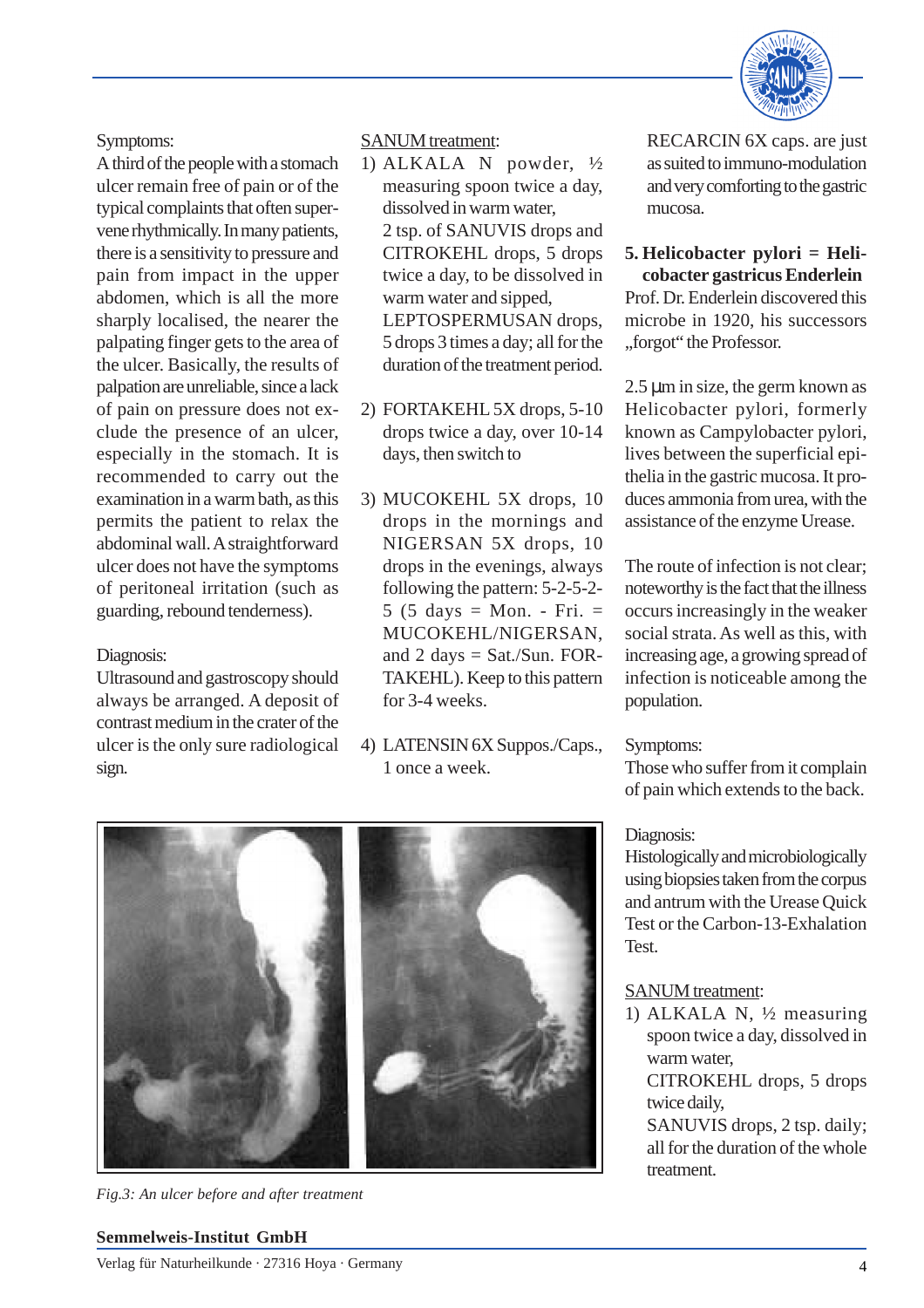

- 2) NOTAKEHL 5X drops, 10 drops twice a day for 10-14 days, then switch to
- 3) SANKOMBI 5X drops, 10 drops twice a day, always following the pattern: 5-2-5-2-  $5 (5 = Mon. - Fri. = SAN-$ KOMBI, and  $2 =$  Sat./Sun. NOTAKEHL).
- 4) At the same time as SAN-KOMBI 5X, start on SANU-KEHL Prot. 6X drops, 2-8 drops 3 times a week, to be massaged in (around the navel or in the hollows of the elbows), UTILIN 6X suppos. or caps., 1 dose every 1-2 weeks.

## **6. Benign tumours**

These are divided into

- epithelial tumours: various kinds of polyps, adenomas;
- mesenchymal tumours: lipomas, leiomyomas, fibromas, angioblastomas.

The tumours mentioned above are very uncommon, and are often secondary features as a gastric involvement in chronic and hæmatological illnesses, such as T.B., lymphogranulomatosis, leukæmia and many others.

Diagnosis: Gastroscopy, biopsy

Differential diagnosis: Gastric cysts

#### SANUM treatment:

1) ALKALA N, ½ measuring spoon twice a day, dissolved in warm water, CITROKEHL drops, 5 drops twice daily,

SANUVIS drops, 2 tsp. daily, for the duration of the whole treatment.

- 2) MUCOKEHL 4X caps., 1 twice a day over 2-3 weeks,
- 3) MUCOKEHL 4X caps., 1 in the mornings and NIGERSAN 4X caps., 1 in the evenings; for weeks
- 4) Simultaneously with (3) above, SANUKEHL Prot. 6X drops and SANUKEHL Myc. 6X drops, on alternating days, 2-8 drops to be massaged in each time and/or taken orally, and LATENSIN 6X caps., 1 weekly.

## **7. Malignant stomach tumours = Carcinoma**

Stomach cancer is one of the most frequently occurring malignancies. 30% of all malignant tumours occur in the digestive tract, and of these 40% are in the stomach. 10% of



*Fig. 4: Different types of stomach cancer (Types I-IV)*

patients are cured. Recognition does not depend on one point in time; it is assumed that, in many cases, a local manifestation has existed for some time, and then, because of some intervening illness, the condition spreads rapidly and metastasis occurs.

Basically, we need to distinguish between two forms of stomach cancer, both macroscopically and histologically: early-stage stomach cancer and advanced stomach cancer. This is a matter of clinical differentiation.

## Symptoms:

In the early stages there are hardly any complaints to be expected. Signs of an advanced tumour include an enlarged Virchow's gland (lymph node behind the left sternoclavicular joint), a palpable tumour and enlargement of the liver.

#### Diagnosis:

Gastroscopy with biopsy, radiological investigation with contrast medium.

Prognosis: Poor in all cases.

Stomach surgery is necessary!

## Isopathic post-surgical treatment:

- 1) ALKALA N powder, ½ measuring spoon twice a day, dissolved in warm water, CITROKEHL 5 drops twice a day, SANUVIS, 20 drops 3 times a day,
	- SELENOKEHL 4X drops, 10 drops in the mornings, ZIN-KOKEHL 3X drops, 10 drops in the evenings, LIPISCOR, 5 capsules twice a day; all for the duration of treatment.